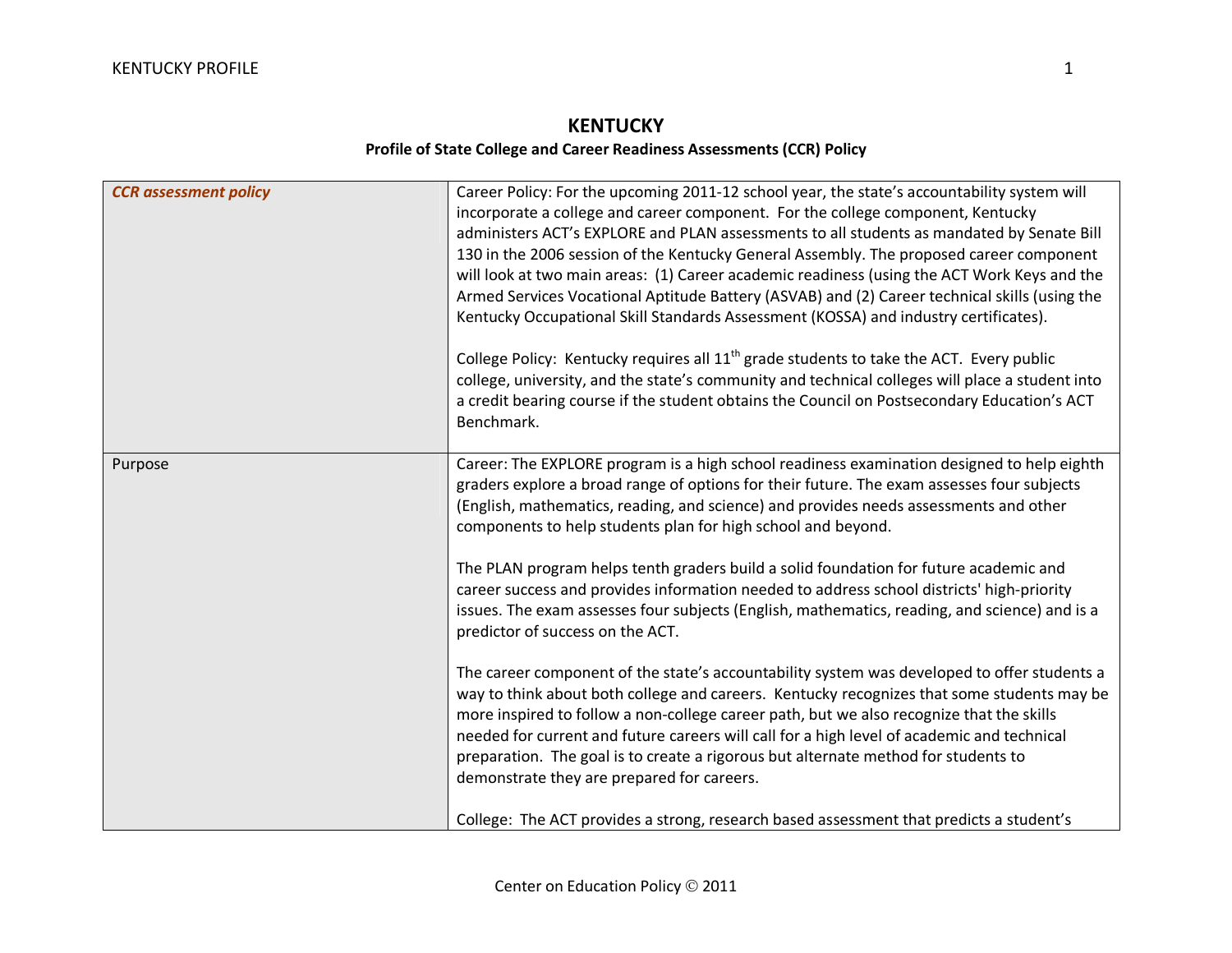|                                                                                               | probability of success in their first college courses.  By defining an agreed upon standard all<br>Kentucky public colleges, universities and K-12 school are placed on the same goal, thus<br>making the work between K-12 and higher learning coordinated.                                                                                                                                                                                                                                                                                                                                                                                                                                                                                                                                                                                                                                                                                                                                                               |
|-----------------------------------------------------------------------------------------------|----------------------------------------------------------------------------------------------------------------------------------------------------------------------------------------------------------------------------------------------------------------------------------------------------------------------------------------------------------------------------------------------------------------------------------------------------------------------------------------------------------------------------------------------------------------------------------------------------------------------------------------------------------------------------------------------------------------------------------------------------------------------------------------------------------------------------------------------------------------------------------------------------------------------------------------------------------------------------------------------------------------------------|
| Major changes in CCR assessment policy since<br>the 2009-10 school year for financial reasons | Career: No<br>College: No                                                                                                                                                                                                                                                                                                                                                                                                                                                                                                                                                                                                                                                                                                                                                                                                                                                                                                                                                                                                  |
| Major changes in CCR assessment policy since<br>the 2009-10 school year for any other reasons | Career: No changes in administering the ACT Explore or Plan. However, for the upcoming<br>2011-12 school year, the state's accountability system will incorporate a college and career<br>component. The college component will be driven by the use of college readiness<br>examinations (ACT, Plan, Explore, COMPASS, and KYOTE tests). The proposed career<br>component will look at two main areas: (1) Career academic readiness (using the ACT Work<br>Keys and ASVAB assessments) and (2) Career technical skills (Kentucky Occupational Skill<br>Standards Assessment (KOSSA) and industry certificates).<br>College: No changes in administering the ACT. However, for the upcoming school year, the<br>ACT COMPASS or Kentucky Online Test (KYOTE) may be administered to students who do not<br>make the required ACT benchmark. If a student makes the benchmark on the ACT COMPASS<br>or KYOTE, all Kentucky public colleges and universities will allow the student to enter into<br>credit bearing courses. |
| Grade CCR assessment first administered                                                       | Career:<br>EXPLORE-8 <sup>th</sup> grade<br>PLAN-10 <sup>th</sup> grade<br>ACT Work Keys aimed toward juniors and seniors<br>ASVAB - aimed toward juniors and seniors<br>KOSSA - aimed toward juniors and seniors<br>Industry certificates aimed at high school students who finish the preparatory work -<br>generally in 10-12 <sup>th</sup> grades.<br>College:<br>$ACT - 11th$ Grade<br>ACT Compass - if needed $-12^{th}$ Grade<br>Kentucky Online Test (KYOTE) - if required, 12 <sup>th</sup> Grade                                                                                                                                                                                                                                                                                                                                                                                                                                                                                                                 |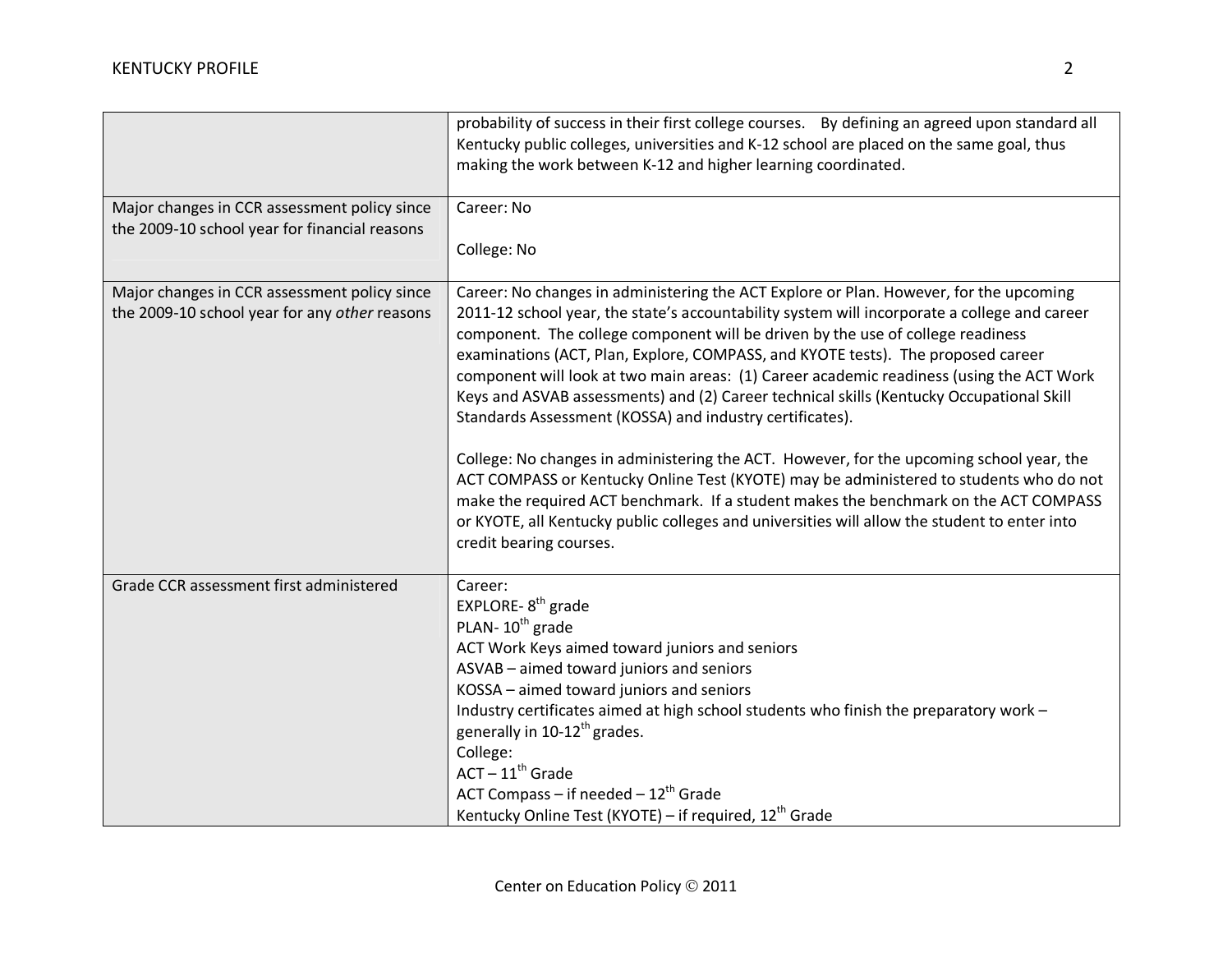| State financial support for students to take the                                    | Career: Yes for EXPLORE and PLAN.                                                         |
|-------------------------------------------------------------------------------------|-------------------------------------------------------------------------------------------|
| <b>CCR</b> assessment                                                               |                                                                                           |
|                                                                                     | ACT Work Keys is paid by local districts                                                  |
|                                                                                     | ASVAB is paid by the federal government                                                   |
|                                                                                     | KOSSA is paid by the state                                                                |
|                                                                                     | Industry certificates are paid by the local district or individual student.               |
|                                                                                     | College: Yes, ACT Paid by state                                                           |
|                                                                                     | ACT Compass - Paid by state                                                               |
|                                                                                     | KYOTE - no cost provided by the University of Kentucky                                    |
|                                                                                     |                                                                                           |
| Is the CCR assessment administered during the                                       | Career: Yes. As a general rule, the ACT Work Keys, ASVAB, and KOSSA would be administered |
| regular school day?                                                                 | during the school day, but there is local flexibility for scheduling.                     |
|                                                                                     |                                                                                           |
|                                                                                     | College: Yes, the ACT is administered during the day in March.                            |
|                                                                                     |                                                                                           |
| Is the CCR assessment used by postsecondary                                         | Career: No                                                                                |
| institutions for undergraduate admission                                            |                                                                                           |
| purposes?                                                                           | College: Yes (ACT)                                                                        |
|                                                                                     |                                                                                           |
| Is the CCR assessment used by postsecondary<br>institutions for placement purposes? | Career: No                                                                                |
|                                                                                     | College: Yes                                                                              |
|                                                                                     |                                                                                           |
| Granted exemptions on college placement                                             | Career: No                                                                                |
| exams for students who meet a certain                                               |                                                                                           |
| standard on the CCR assessment                                                      | College: Yes                                                                              |
|                                                                                     |                                                                                           |
| Is postsecondary institution course credit                                          | Career: No                                                                                |
| awarded for performance on the CCR                                                  |                                                                                           |
| assessment in any way?                                                              | College: No                                                                               |
|                                                                                     |                                                                                           |